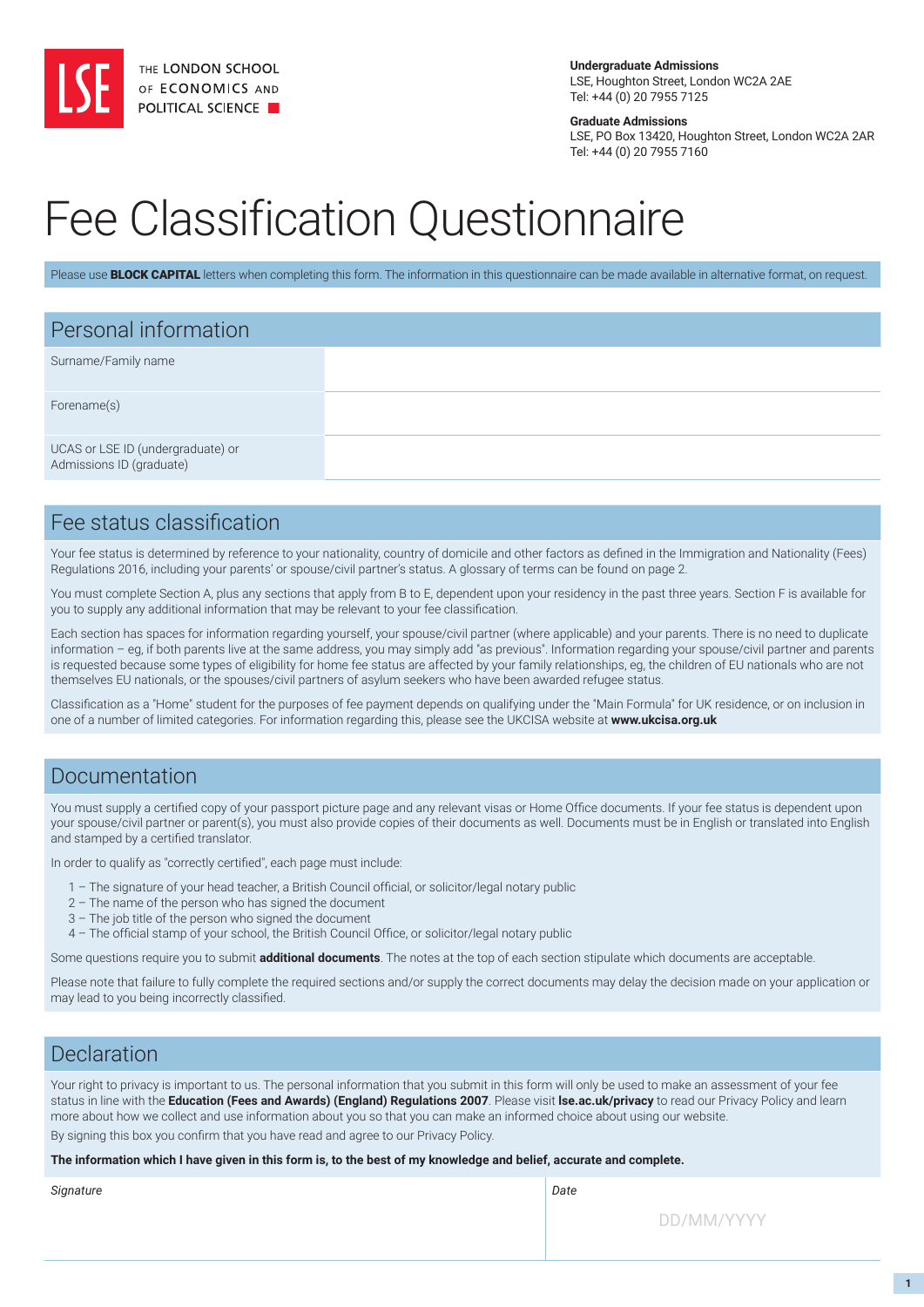|                     | Glossary of terms                                                          |                                                                                                                                                                                                                                                                                                                                                                                                                                                                                                                                                                                                                                                    |  |  |  |  |  |
|---------------------|----------------------------------------------------------------------------|----------------------------------------------------------------------------------------------------------------------------------------------------------------------------------------------------------------------------------------------------------------------------------------------------------------------------------------------------------------------------------------------------------------------------------------------------------------------------------------------------------------------------------------------------------------------------------------------------------------------------------------------------|--|--|--|--|--|
| <b>ALL SECTIONS</b> | First day of the first<br>academic year of the<br>course ("relevant date") | This date is defined in the fees regulation as 'the 1 September, 1 January or 1 April closest to the first term of<br>the person's course'. It is referred to in this document as the "relevant date". Therefore for ALL undergraduate<br>programmes, the majority of master's programmes and PhD programmes that date will be 1 September of the<br>year of entry. Only PhD students intending to commence their study in the Lent or Summer terms will have a<br>different relevant date.                                                                                                                                                        |  |  |  |  |  |
|                     | <b>Relevant three year</b><br>period<br>September 2017.                    | The three years preceding the relevant date - therefore if your relevant date is 1 September 2017, we require<br>information relating to all of your places of residence (excluding normal holidays) from 1 September 2014 - 1                                                                                                                                                                                                                                                                                                                                                                                                                     |  |  |  |  |  |
| <b>SECTION A</b>    | <b>Permanent address</b>                                                   | This is the place where you are ordinarily resident - a home you retain even if you are temporarily absent for<br>educational or professional reasons. The place where you "habitually, lawfully and normally live" (UKCISA).                                                                                                                                                                                                                                                                                                                                                                                                                      |  |  |  |  |  |
| <b>SECTION B</b>    | <b>UK and Islands</b>                                                      | England, Scotland, Wales, Northern Ireland, the Channel Islands and the Isle of Man, but excluding Sovereign<br>Bases on Cyprus and UK Dependent Territories such as the Falkland Islands.                                                                                                                                                                                                                                                                                                                                                                                                                                                         |  |  |  |  |  |
|                     | <b>ILR</b>                                                                 | Indefinite Leave to Remain - an official letter of validation of your passport issued by the immigration authorities.                                                                                                                                                                                                                                                                                                                                                                                                                                                                                                                              |  |  |  |  |  |
| <b>SECTION C</b>    | <b>EU</b>                                                                  | Austria, Belgium, Bulgaria, Republic of Cyprus (but not the Turkish Republic of Northern Cyprus), Croatia, Czech<br>Republic, Denmark, Estonia, Finland (including the Aland Islands), France (including the French Overseas<br>Departments of Guadeloupe, Martinique, French Guyana, Reunion, and Saint Martin), Germany (including<br>Heligoland), Greece, Hungary, Ireland, Italy, Latvia, Lithuania, Luxembourg, Malta, Netherlands, Poland, Portugal<br>(including Madeira and the Azores), Romania, Slovakia, Slovenia, Spain (including the Balearic Islands, the<br>Canary Islands, Ceuta, and Melilla), Sweden, UK (including Gibraltar). |  |  |  |  |  |
|                     | <b>EEA</b>                                                                 | EU countries plus Iceland, Liechtenstein and Norway (including Svalbard). Due to a bi-lateral agreement dating<br>from 2002, Switzerland is also considered to be within the relevant area for fee classification purposes.                                                                                                                                                                                                                                                                                                                                                                                                                        |  |  |  |  |  |
| <b>SECTION E</b>    | <b>HP</b>                                                                  | Humanitarian Protection - given to asylum seekers who have not been granted refugee status, but who<br>nevertheless may remain in the UK. Official documentation issued by the immigration authorities.                                                                                                                                                                                                                                                                                                                                                                                                                                            |  |  |  |  |  |
|                     | <b>Normal holidays</b>                                                     | Short absences with a fixed intention to return to the UK, ie, with no change in your place of ordinary residence.                                                                                                                                                                                                                                                                                                                                                                                                                                                                                                                                 |  |  |  |  |  |

|                     | Section checklist (please tick to indicate which sections you have completed)                                                                                                                                                                                                                             | Tick $(\sqrt{})$ |
|---------------------|-----------------------------------------------------------------------------------------------------------------------------------------------------------------------------------------------------------------------------------------------------------------------------------------------------------|------------------|
| Section A           | All applicants should complete this section.                                                                                                                                                                                                                                                              |                  |
| Section B           | This section should be completed by applicants who have been resident in the UK and Islands at any time during the<br>relevant three year period.                                                                                                                                                         |                  |
| Section C           | This section should be completed by applicants who have been resident in the EU/EEA/Switzerland at any time during the<br>relevant three year period.                                                                                                                                                     |                  |
| Section D           | This section should be completed by applicants who have been resident outside of the UK/EU/EEA/Switzerland at any time<br>during the relevant three year period. Applicants who have been resident in more than one country in this category should<br>give all relevant information on a separate sheet. |                  |
| Section D:<br>Table | This section should be completed by applicants who have been resident outside of the UK/EU/EEA/Switzerland at any time<br>during the relevant three year period but who have maintained a home or links within the UK/EU/EEA/Switzerland.                                                                 |                  |
| Section E           | This section should be completed by applicants who have applied for refugee status in the UK.                                                                                                                                                                                                             |                  |
| Section F           | Applicants should provide any additional information they feel is relevant in this section.                                                                                                                                                                                                               |                  |

| Evidence checklist (please tick to indicate which documents you have attached) |                                                                          |                                                                                                                                                                                                             |  |
|--------------------------------------------------------------------------------|--------------------------------------------------------------------------|-------------------------------------------------------------------------------------------------------------------------------------------------------------------------------------------------------------|--|
| <b>Document type</b>                                                           | <b>Purpose of document</b>                                               | <b>Please provide:</b>                                                                                                                                                                                      |  |
| Passport                                                                       | To confirm your country of birth and<br>your nationality                 | Copy of the picture page of your passport. If you are claiming Home/<br>EU status through a family member, a copy of the picture page of their                                                              |  |
| Visa                                                                           | To confirm your immigration status<br>in the UK, EU, EEA, or Switzerland | Copy of the relevant visa(s) to show your immigration status in the UK.<br>EU, EEA, or Switzerland (eg. Indefinite Leave to Remain/Enter, refugee<br>status, etc.).                                         |  |
| Letter from<br>Home Office                                                     | To confirm your immigration status<br>in the UK, EU, EEA, or Switzerland | Copy of your letter from the Home Office to show your immigration status<br>in the UK, EU, EEA, or Switzerland (eg. Indefinite Leave to Remain/Enter,<br>refugee status, etc.).                             |  |
| Letter from<br>employer                                                        | To confirm your employment in your<br>country of residence               | Copy of a contract or letter from your employer indicating the start date<br>of your contract, whether the employment is part-time or full-time and<br>whether the contract is fixed term or to retirement. |  |
| Other                                                                          | Other supporting documents                                               | Copy of other documents such as a marriage/civil partnership certificate.                                                                                                                                   |  |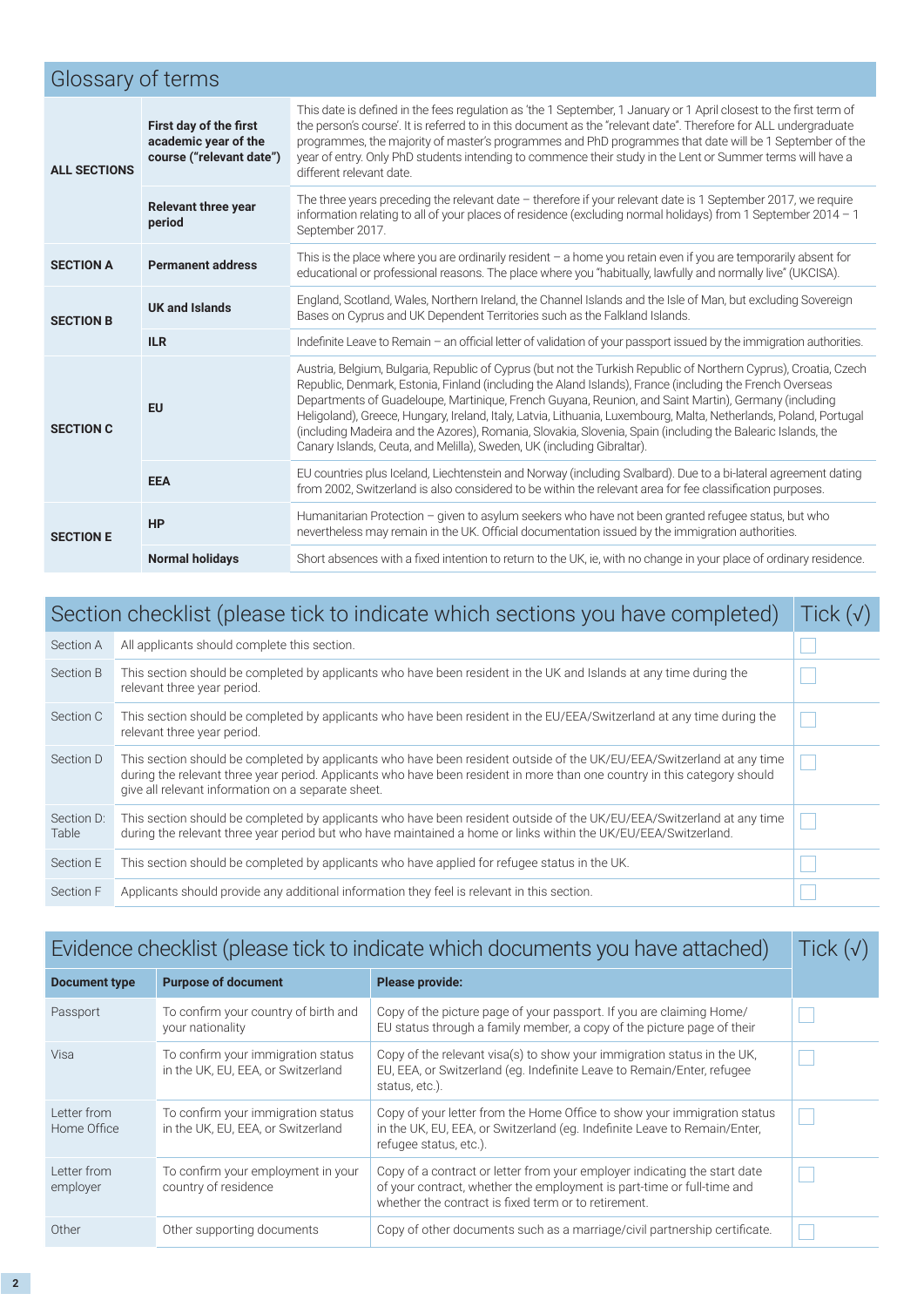# Section A: All applicants

| Please attach certified copies of the following documents:                            | Tick $(\sqrt{)}$ |
|---------------------------------------------------------------------------------------|------------------|
| a copy of your passport                                                               |                  |
| • a copy of official documentation confirming a change of nationality (if applicable) |                  |
| a copy of your marriage/civil partnership certificate (if applicable)                 |                  |

| You                                                                                               |                         |    | Your spouse/civil partner                                                                         |                         |           |
|---------------------------------------------------------------------------------------------------|-------------------------|----|---------------------------------------------------------------------------------------------------|-------------------------|-----------|
| 1. Country of birth                                                                               |                         |    | 1. Country of birth                                                                               |                         |           |
| 2. Nationality (if dual give both)                                                                |                         |    | 2. Nationality (if dual give both)                                                                |                         |           |
| 3. Previous nationality if changed<br>since birth                                                 |                         |    | 3. Previous nationality if changed<br>since birth                                                 |                         |           |
| 4a. Current permanent/home<br>address                                                             |                         |    | 4a. Current permanent/home<br>address                                                             |                         |           |
| 4b. Dates living at this address                                                                  | DD / MM / YYYY<br>From: |    | 4b. Dates living at this address                                                                  | DD / MM / YYYY<br>From: |           |
|                                                                                                   | To:<br>DD / MM / YYYY   |    |                                                                                                   | To:<br>DD / MM / YYYY   |           |
| 5a. Have you lived at this address for<br>three years preceding the start date<br>of your course? | Yes                     | No | 5a. Have you lived at this address for<br>three years preceding the start date<br>of your course? | Yes                     | <b>No</b> |
| 5b. If no, give address details<br>and dates for <b>all</b> residences in the<br>relevant period  |                         |    | 5b. If no, give address details<br>and dates for <b>all</b> residences in the<br>relevant period  |                         |           |

| <b>Your mother</b>                                                                                |                                     |    | <b>Your father</b>                                                                                |                         |    |
|---------------------------------------------------------------------------------------------------|-------------------------------------|----|---------------------------------------------------------------------------------------------------|-------------------------|----|
| 1. Country of birth                                                                               |                                     |    | 1. Country of birth                                                                               |                         |    |
| 2. Nationality (if dual give both)                                                                |                                     |    | 2. Nationality (if dual give both)                                                                |                         |    |
| 3. Previous nationality if changed<br>since birth                                                 |                                     |    | 3. Previous nationality if changed<br>since birth                                                 |                         |    |
| 4a. Current permanent/home<br>address                                                             |                                     |    | 4a. Current permanent/home<br>address                                                             |                         |    |
| 4b. Dates living at this address                                                                  | DD / MM / YYYY<br>From:             |    | 4b. Dates living at this address                                                                  | DD / MM / YYYY<br>From: |    |
|                                                                                                   | DD / MM / YYYY<br>$\overline{1}$ o: |    |                                                                                                   | To:<br>DD / MM / YYYY   |    |
| 5a. Have you lived at this address for<br>three years preceding the start date<br>of your course? | Yes                                 | No | 5a. Have you lived at this address for<br>three years preceding the start date<br>of your course? | Yes                     | No |
| 5b. If no, give address details<br>and dates for <b>all</b> residences in the<br>relevant period  |                                     |    | 5b. If no, give address details<br>and dates for <b>all</b> residences in the<br>relevant period  |                         |    |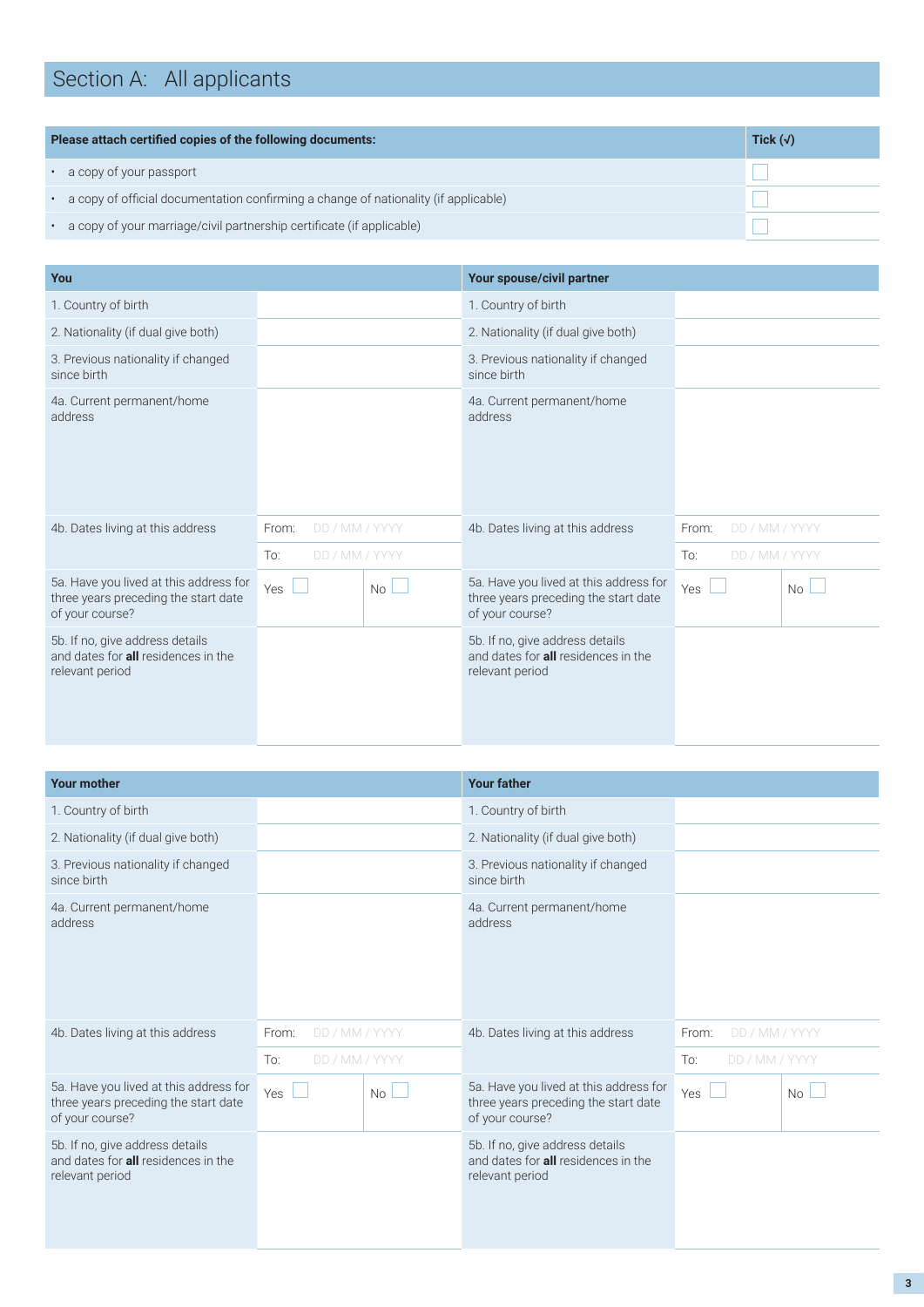### Section B: UK and Islands residents

| Please attach certified copies of the following documents: | Tick $(\sqrt{)}$                                                                                                              |  |
|------------------------------------------------------------|-------------------------------------------------------------------------------------------------------------------------------|--|
|                                                            | $\cdot$ Q4 – a copy of your letter of confirmation from the Home Office or the relevant page in your passport                 |  |
|                                                            | • Q5 - a copy of your passport picture page and any relevant visas or letter from the Home Office                             |  |
| is                                                         | • Q6 - evidence in the form of a letter from your employer, indicating the start date of the contract, whether the employment |  |
|                                                            | full-time or part-time and whether the contract is fixed term or to retirement                                                |  |

| You                                                                        |                       |                | Your spouse/civil partner                                                  |            |                |
|----------------------------------------------------------------------------|-----------------------|----------------|----------------------------------------------------------------------------|------------|----------------|
| 1. Date of entry to the UK                                                 |                       | DD / MM / YYYY | 1. Date of entry to the UK                                                 |            | DD / MM / YYYY |
| 2. What was the purpose of your<br>original entry to the UK?               |                       |                | 2. What was the purpose of your<br>original entry to the UK?               |            |                |
| 3a. Has the main purpose changed<br>in the relevant three year period?     | Yes<br>$\mathbb{R}^n$ | No             | 3a. Has the main purpose changed<br>in the relevant three year period?     | Yes        | No             |
| 3b. If yes, please give details                                            |                       |                | 3b. If yes, please give details                                            |            |                |
| 4a. Do you have Indefinite Leave to<br>Remain/Enter (in) the UK (ILR/ILE)? | Yes $\Box$            | <b>No</b>      | 4a. Do you have Indefinite Leave to<br>Remain/Enter (in) the UK (ILR/ILE)? | Yes<br>e e | No             |
| 4b. If yes, on what basis do you<br>have ILR/ILE?                          |                       |                | 4b. If so, on what basis do you<br>have ILR/ILE?                           |            |                |
| 5a. Is there any restriction on the<br>length of your stay in the UK?      | Yes<br>I.             | No             | 5a. Is there any restriction on the<br>length of your stay in the UK?      | Yes        | n.<br>No       |
| 5b. If yes, please give details<br>(including the type of visa held)       |                       |                | 5b. If yes, please give details<br>(including the type of visa held)       |            |                |
| 6. Are you currently employed<br>in the UK?                                | Yes                   | <b>No</b>      | 6. Are you currently employed<br>in the UK?                                | Yes        | No             |
| 7. Are you currently studying<br>in the UK?                                | Yes                   | <b>No</b>      | 7. Are you currently studying<br>in the UK?                                | Yes        | No             |

| <b>Your mother</b>                                                         |     |                | <b>Your father</b>                                                         |           |                 |
|----------------------------------------------------------------------------|-----|----------------|----------------------------------------------------------------------------|-----------|-----------------|
| 1. Date of entry to the UK                                                 |     | DD / MM / YYYY | 1. Date of entry to the UK                                                 |           | DD / MM / YYYY  |
| 2. What was the purpose of your<br>original entry to the UK?               |     |                | 2. What was the purpose of your<br>original entry to the UK?               |           |                 |
| 3a. Has the main purpose changed<br>in the relevant three year period?     | Yes | No             | 3a. Has the main purpose changed<br>in the relevant three year period?     | Yes       | No              |
| 3b. If yes, please give details                                            |     |                | 3b. If yes, please give details                                            |           |                 |
| 4a. Do you have Indefinite Leave to<br>Remain/Enter (in) the UK (ILR/ILE)? | Yes | No             | 4a. Do you have Indefinite Leave to<br>Remain/Enter (in) the UK (ILR/ILE)? | L.<br>Yes | No              |
| 4b. If yes, on what basis do you<br>have ILR/ILE?                          |     |                | 4b. If so, on what basis do you<br>have ILR/ILE?                           |           |                 |
| 5a. Is there any restriction on the<br>length of your stay in the UK?      | Yes | <b>No</b>      | 5a. Is there any restriction on the<br>length of your stay in the UK?      | Yes       | L.<br><b>No</b> |
| 5b. If yes, please give details<br>(including the type of visa held)       |     |                | 5b. If yes, please give details<br>(including the type of visa held)       |           |                 |
| 6. Are you currently employed<br>in the UK?                                | Yes | $No$ $\Box$    | 6. Are you currently employed<br>in the UK?                                | Yes       | No              |
| 7. Are you currently studying<br>in the UK?                                | Yes | No             | 7. Are you currently studying<br>in the UK?                                | Yes       | <b>No</b>       |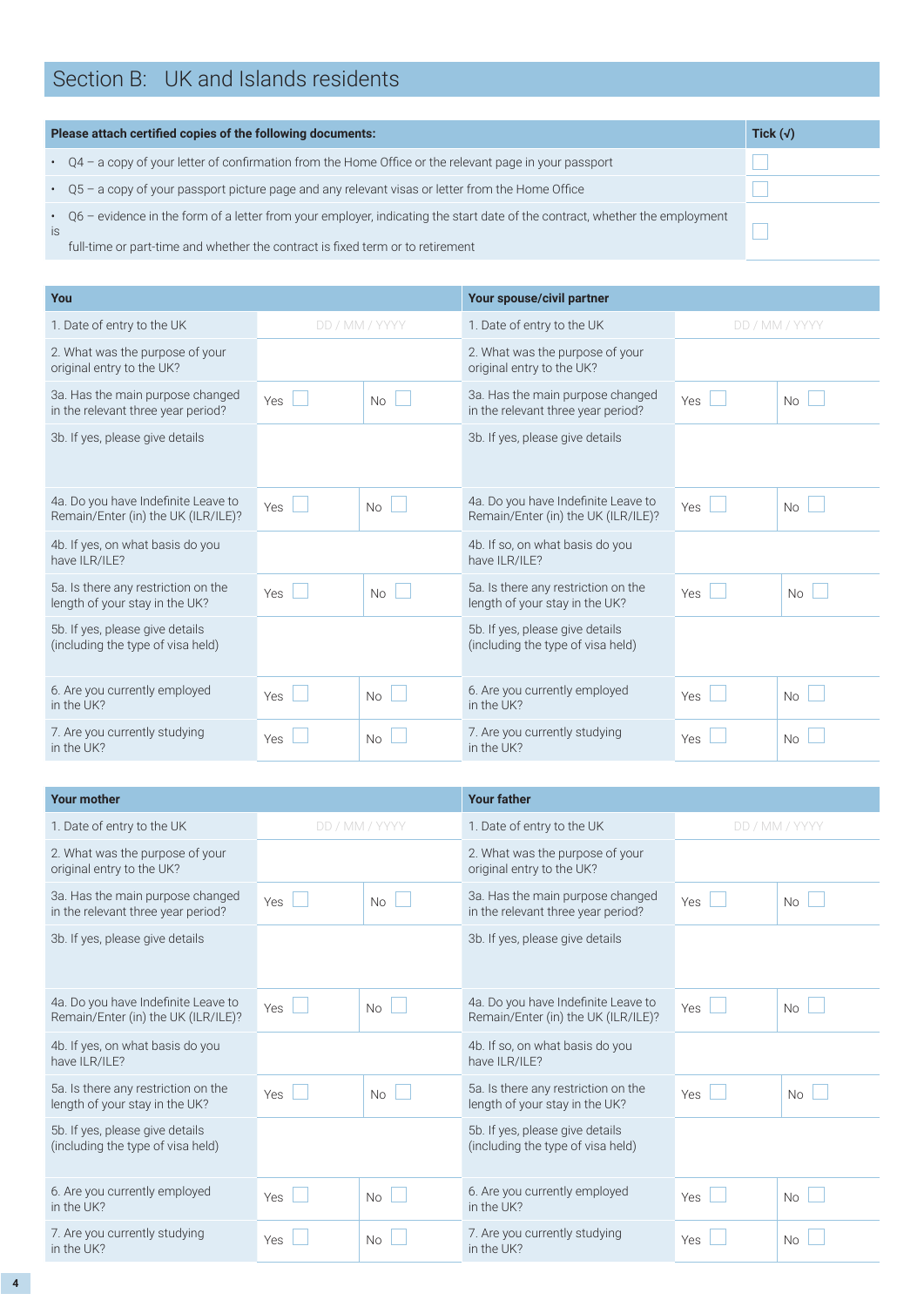## Section C: EU, EEA, and Switzerland residents

| Please attach certified copies of the following documents:                                                                                                                                                                          | Tick $(\sqrt{)}$ |
|-------------------------------------------------------------------------------------------------------------------------------------------------------------------------------------------------------------------------------------|------------------|
| a copy of your passport or that of the relevant parent(s), if you are the child of a Swiss national or if you are claiming 'Home'<br>fee status on the basis of your parent(s)'s passport                                           |                  |
| • Q5a - a copy of your visa letter or confirmation from the relevant authorities (if applicable)                                                                                                                                    |                  |
| · Q6a - a copy of your passport picture page and any relevant visas or letter from the government (if applicable)                                                                                                                   |                  |
| • Q7 – evidence in the form of a letter from your employer, indicating the start date of your contract, whether the employment<br>is full-time or part-time and whether the contract is fixed term or to retirement (if applicable) |                  |

| You                                                                                         |            |                | Your spouse/civil partner                                                                   |                |           |
|---------------------------------------------------------------------------------------------|------------|----------------|---------------------------------------------------------------------------------------------|----------------|-----------|
| 1. Country of residence                                                                     |            |                | 1. Country of residence                                                                     |                |           |
| 2. Date of entry to the EU/EEA/<br>Switzerland                                              |            | DD / MM / YYYY | 2. Date of entry to the EU/EEA/<br>Switzerland                                              | DD / MM / YYYY |           |
| 3. What was the purpose of your<br>original entry to the EU/EEA/<br>Switzerland?            |            |                | 3. What was the purpose of your<br>original entry to the EU/EEA/<br>Switzerland?            |                |           |
| 4a. Has the main purpose changed in<br>the relevant three year period?                      | <b>Yes</b> | No             | 4a. Has the main purpose changed in<br>the relevant three year period?                      | Yes            | No        |
| 4b. If yes, give details                                                                    |            |                | 4b. If yes, give details                                                                    |                |           |
| 5a. Do you have Indefinite Leave<br>to Remain (or equivalent) in<br>the EU/EEA/Switzerland? | Yes        | <b>No</b>      | 5a. Do you have Indefinite Leave<br>to Remain (or equivalent) in the<br>EU/EEA/Switzerland? | Yes            | No        |
| 5b. If yes, on what basis do you have<br>Indefinite Leave to Remain?                        |            |                | 5b. If yes, on what basis do you have<br>Indefinite Leave to Remain?                        |                |           |
| 6a. Is there any restriction to the length<br>of your stay in the EU/EEA/Switzerland?       | Yes        | <b>No</b>      | 6a. Is there any restriction to the length<br>of your stay in the EU/EEA/Switzerland?       | Yes l          | <b>No</b> |
| 6b. If yes, please give details (including<br>the type of visa held)                        |            |                | 6b. If yes, please give details (including<br>the type of visa held)                        |                |           |
| 7. Are you currently employed in the<br>EU/EEA/Switzerland?                                 | <b>Yes</b> | No             | 7. Are you currently employed in the<br>EU/EEA/Switzerland?                                 | <b>Yes</b>     | No        |
| 8. Are you currently studying in the<br>EU/EEA/Switzerland?                                 | <b>Yes</b> | <b>No</b>      | 8. Are you currently studying in the<br>EU/EEA/Switzerland?                                 | Yes            | No        |

| <b>Your mother</b>                                                                          |     |                | <b>Your father</b>                                                                          |                |           |
|---------------------------------------------------------------------------------------------|-----|----------------|---------------------------------------------------------------------------------------------|----------------|-----------|
| 1. Country of residence                                                                     |     |                | 1. Country of residence                                                                     |                |           |
| 2. Date of entry to the EU/EEA/<br>Switzerland                                              |     | DD / MM / YYYY | 2. Date of entry to the EU/EEA/<br>Switzerland                                              | DD / MM / YYYY |           |
| 3. What was the purpose of your<br>original entry to the EU/EEA/<br>Switzerland?            |     |                | 3. What was the purpose of your<br>original entry to the EU/EEA/<br>Switzerland?            |                |           |
| 4a. Has the main purpose changed in<br>the relevant three year period?                      | Yes | No             | 4a. Has the main purpose changed in<br>the relevant three year period?                      | Yes<br>L.      | <b>No</b> |
| 4b. If yes, give details                                                                    |     |                | 4b. If yes, give details                                                                    |                |           |
| 5a. Do you have Indefinite Leave<br>to Remain (or equivalent) in<br>the EU/EEA/Switzerland? | Yes | <b>No</b>      | 5a. Do you have Indefinite Leave<br>to Remain (or equivalent) in the<br>FU/FFA/Switzerland? | <b>Yes</b>     | <b>No</b> |
| 5b. If yes, on what basis do you have<br>Indefinite Leave to Remain?                        |     |                | 5b. If yes, on what basis do you have<br>Indefinite Leave to Remain?                        |                |           |
| 6a. Is there any restriction to the length<br>of your stay in the EU/EEA/Switzerland?       | Yes | <b>No</b>      | 6a. Is there any restriction to the length<br>of your stay in the EU/EEA/Switzerland?       | Yes            | <b>No</b> |
| 6b. If yes, please give details (including<br>the type of visa held)                        |     |                | 6b. If yes, please give details (including<br>the type of visa held)                        |                |           |
| 7. Are you currently employed in the<br>EU/EEA/Switzerland?                                 | Yes | <b>No</b>      | 7. Are you currently employed in the<br>EU/EEA/Switzerland?                                 | <b>Yes</b>     | No        |
| 8. Are you currently studying in the<br>EU/EEA/Switzerland?                                 | Yes | No             | 8. Are you currently studying in the<br>EU/EEA/Switzerland?                                 | Yes            | <b>No</b> |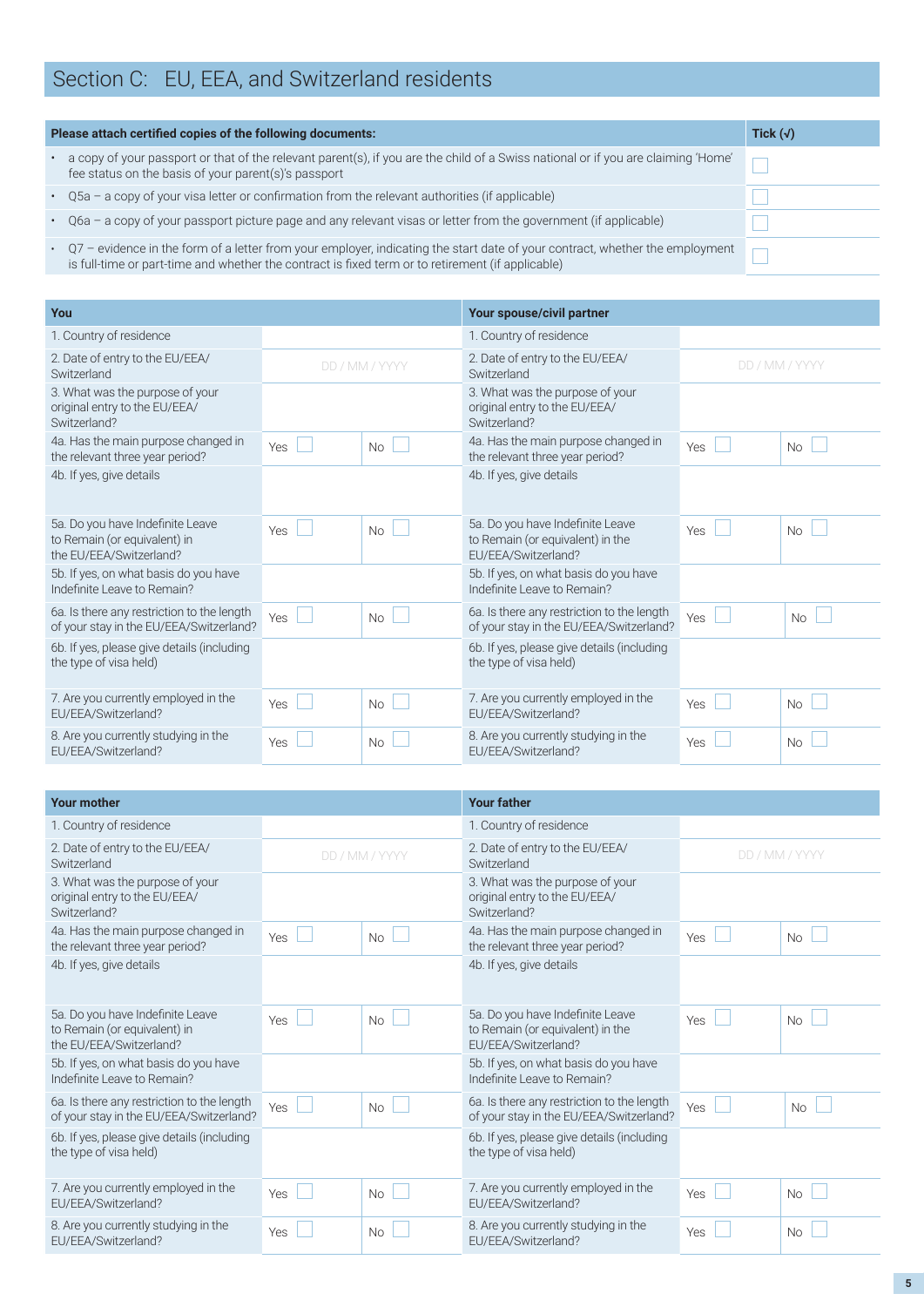|  | Section D: Overseas (non-UK/EU) residents |
|--|-------------------------------------------|
|--|-------------------------------------------|

| Please attach certified copies of the following documents: | Tick $(\sqrt)$                                                                                                                                                                            |  |
|------------------------------------------------------------|-------------------------------------------------------------------------------------------------------------------------------------------------------------------------------------------|--|
|                                                            | a copy of the passport of the relevant parent(s) or your spouse/civil partner, if your residency in the country is related to<br>the employment of your parent(s) or spouse/civil partner |  |
|                                                            | • Q6a – a copy of your passport picture page and any relevant visas or letter from the government                                                                                         |  |

**Please complete the table on page 8 if you or your parents have maintained a home or links within the UK/EU/EEA/Switzerland at any time during the relevant three year period**

| You                                                                          |                | Your spouse/civil partner |                                                                              |                |           |
|------------------------------------------------------------------------------|----------------|---------------------------|------------------------------------------------------------------------------|----------------|-----------|
| 1. Country of residence                                                      |                |                           | 1. Country of residence                                                      |                |           |
| 2. Date of entry to country<br>of residence                                  | DD / MM / YYYY |                           | 2. Date of entry to country<br>of residence                                  | DD / MM / YYYY |           |
| 3. What was the purpose of your<br>move to this country?                     |                |                           | 3. What was the purpose of your<br>move to this country?                     |                |           |
| 4a. Did you visit the UK/EU/EEA/<br>Switzerland in the relevant period?      | Yes            | <b>No</b>                 | 4a. Did you visit the UK/EU/EEA/<br>Switzerland in the relevant period?      | Yes            | <b>No</b> |
| 4b. If yes, please list all dates in the table on page 8                     |                |                           | 4b. If yes, please list all dates in the table on page 8                     |                |           |
| 5. What is your immigration status in<br>the country of residence?           |                |                           | 5. What is your immigration status in<br>the country of residence?           |                |           |
| 6a. Is there any restriction on the<br>length of your stay?                  | Yes            | <b>No</b>                 | 6a. Is there any restriction on the<br>length of your stay?                  | Yes            | <b>No</b> |
| 6b. If yes, please give details                                              |                |                           | 6b. If yes, please give details                                              |                |           |
| 7a. Do you propose to return to live<br>in the UK/EU/EEA/Switzerland?        | Yes            | <b>No</b>                 | 7a. Do you propose to return to live<br>in the UK/EU/EEA/Switzerland?        | <b>Yes</b>     | <b>No</b> |
| 7b. If yes, is this a firm or<br>provisional intention?                      |                |                           | 7b. If yes, is this a firm or provisional<br>intention?                      |                |           |
| 8a. Are/were you employed in the<br>country of residence above?              | Yes            | <b>No</b>                 | 8a. Are/were you employed in the<br>country of residence above?              | Yes            | <b>No</b> |
| 8b. If yes, was the job obtained prior<br>to you moving to this country?     | Yes            | $\rm No$                  | 8b. If yes, was the job obtained prior<br>to you moving to this country?     | Yes            | <b>No</b> |
| 8c. Are/were you in continuous<br>employment in the country<br>of residence? | <b>Yes</b>     | <b>No</b>                 | 8c. Are/were you in continuous<br>employment in the country<br>of residence? | Yes            | <b>No</b> |
| 8d. If yes, is the employment<br>permanent or temporary?                     |                |                           | 8d. If yes, is the employment<br>permanent or temporary?                     |                |           |
| 8e. If temporary, what date is the<br>contract scheduled to end?             | DD / MM / YYYY |                           | 8e. If temporary, what date is the<br>contract scheduled to end?             | DD / MM / YYYY |           |
| 8f. Is the contract renewable?                                               | <b>Yes</b>     | <b>No</b>                 | 8f. Is the contract renewable?                                               | Yes            | No.       |
| 9. Are/were you in full-time education<br>in the country of residence?       | Yes            | No                        | 9. Are/were you in full-time education<br>in the country of residence?       | Yes            | <b>No</b> |

**Continued on page 7**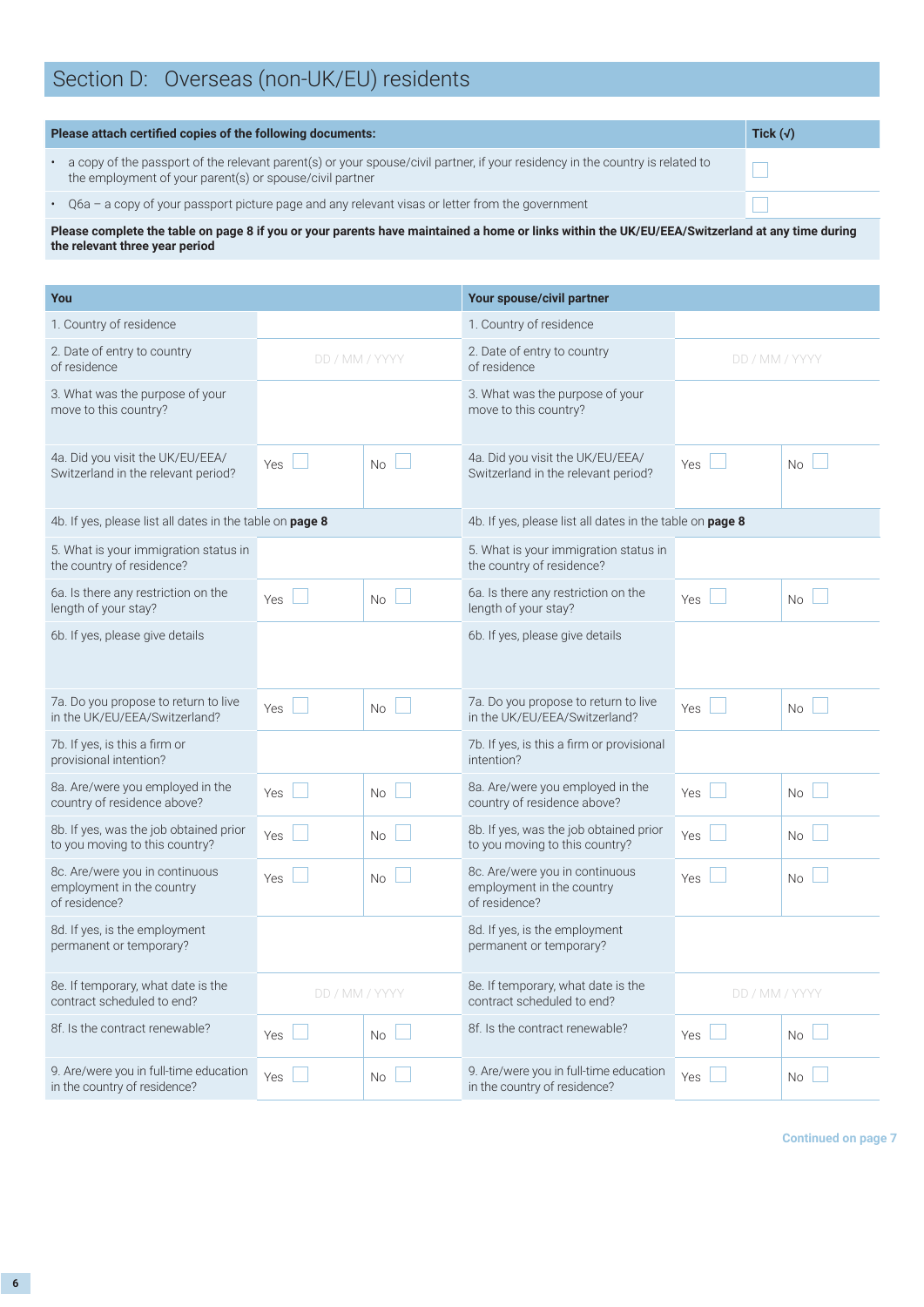| <b>Your mother</b>                                                           |                | <b>Your father</b> |                                                                              |                |           |
|------------------------------------------------------------------------------|----------------|--------------------|------------------------------------------------------------------------------|----------------|-----------|
| 1. Country of residence                                                      |                |                    | 1. Country of residence                                                      |                |           |
| 2. Date of entry to country<br>of residence                                  | DD / MM / YYYY |                    | 2. Date of entry to country<br>of residence                                  | DD / MM / YYYY |           |
| 3. What was the purpose of your<br>move to this country?                     |                |                    | 3. What was the purpose of your<br>move to this country?                     |                |           |
| 4a. Did you visit the UK/EU/EEA/<br>Switzerland in the relevant period?      | <b>Yes</b>     | No                 | 4a. Did you visit the UK/EU/EEA/<br>Switzerland in the relevant period?      | <b>Yes</b>     | <b>No</b> |
| 4b. If yes, please list all dates in the table on page 8                     |                |                    | 4b. If yes, please list all dates in the table on page 8                     |                |           |
| 5. What is your immigration status in<br>the country of residence?           |                |                    | 5. What is your immigration status in<br>the country of residence?           |                |           |
| 6a. Is there any restriction on the<br>length of your stay?                  | Yes            | <b>No</b>          | 6a. Is there any restriction on the<br>length of your stay?                  | Yes            | <b>No</b> |
| 6b. If yes, please give details                                              |                |                    | 6b. If yes, please give details                                              |                |           |
| 7a. Do you propose to return to live<br>in the UK/EU/EEA/Switzerland?        | <b>Yes</b>     | No                 | 7a. Do you propose to return to live<br>in the UK/EU/EEA/Switzerland?        | <b>Yes</b>     | <b>No</b> |
| 7b. If yes, is this a firm or<br>provisional intention?                      |                |                    | 7b. If yes, is this a firm or<br>provisional intention?                      |                |           |
| 8a. Are/were you employed in the<br>country of residence above?              | Yes            | <b>No</b>          | 8a. Are/were you employed in the<br>country of residence above?              | Yes            | <b>No</b> |
| 8b. If yes, was the job obtained prior<br>to you moving to this country?     | Yes            | <b>No</b>          | 8b. If yes, was the job obtained prior<br>to you moving to this country?     | Yes            | <b>No</b> |
| 8c. Are/were you in continuous<br>employment in the country<br>of residence? | Yes            | <b>No</b>          | 8c. Are/were you in continuous<br>employment in the country<br>of residence? | Yes            | <b>No</b> |
| 8d. If yes, is the employment<br>permanent or temporary?                     |                |                    | 8d. If yes, is the employment<br>permanent or temporary?                     |                |           |
| 8e. If temporary, what date is the<br>contract scheduled to end?             | DD / MM / YYYY |                    | 8e. If temporary, what date is the<br>contract scheduled to end?             | DD / MM / YYYY |           |
| 8f. Is the contract renewable?                                               | Yes            | <b>No</b>          | 8f. Is the contract renewable?                                               | Yes            | <b>No</b> |
| 9. Are/were you in full-time education<br>in the country of residence?       | Yes            | No.                | 9. Are/were you in full-time education<br>in the country of residence?       | Yes            | <b>No</b> |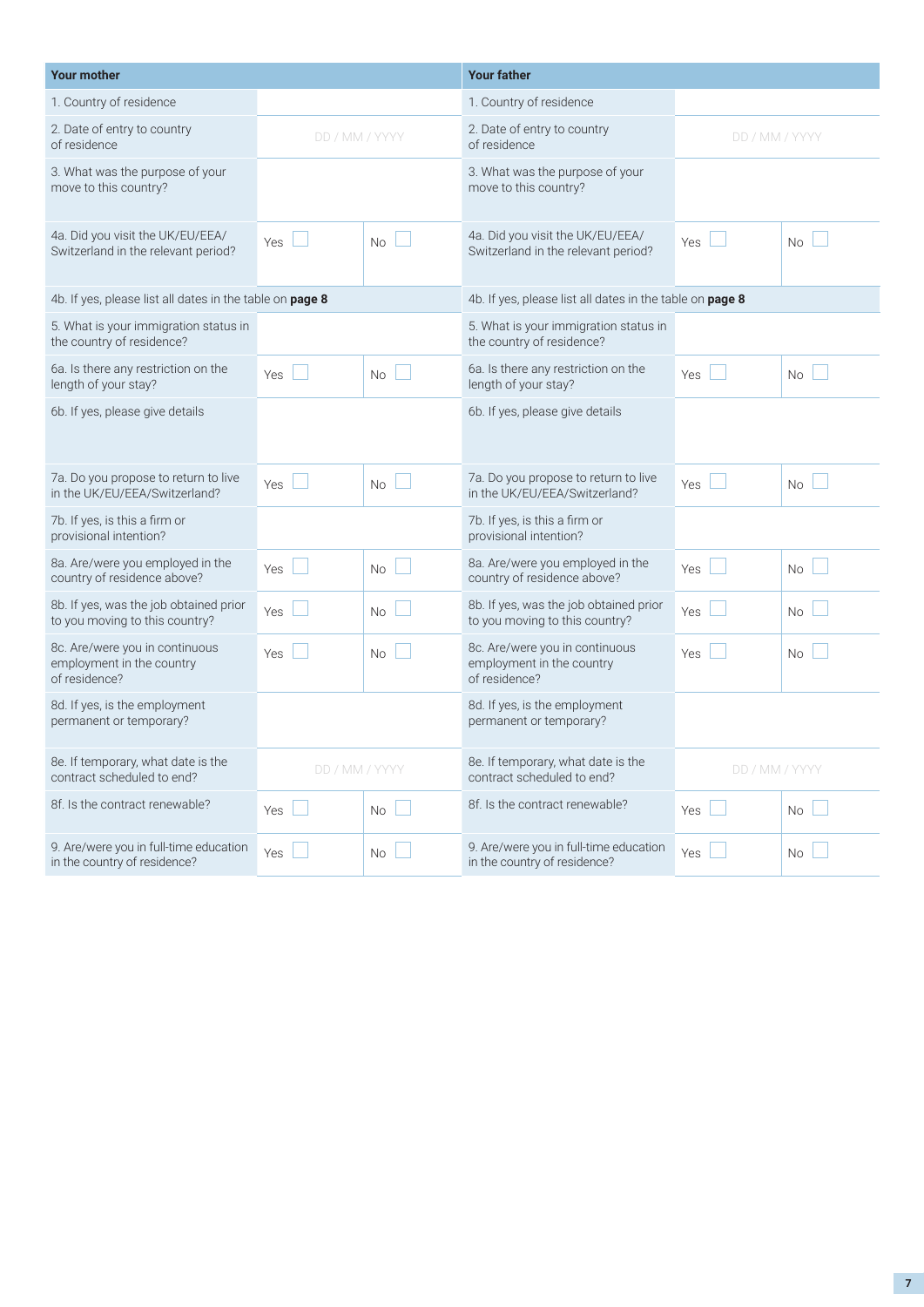### Section D: Overseas residents - links maintained within the UK/EU/EEA/Switzerland

**If you have lived outside of the UK/EU/EEA/Switzerland at any time during the relevant 3 year period, you need to give us detailed information regarding regular links you have maintained within the UK/EU/EEA/Switzerland.**

| <b>Exact dates of visits</b><br>to the UK/EU/EEA/<br><b>Switzerland</b> | <b>Country visited within</b><br>the UK/EU/EEA/<br><b>Switzerland</b> | <b>Purpose of visit,</b><br>eg, visiting family,<br>work experience,<br>holiday, etc | Type of residence you<br>stayed in, eg, own<br>home, hotel, etc | <b>Full address of</b><br>residence you<br>stayed in | Name(s) and<br>relationship(s) to<br>the person(s) with<br>whom you stayed |
|-------------------------------------------------------------------------|-----------------------------------------------------------------------|--------------------------------------------------------------------------------------|-----------------------------------------------------------------|------------------------------------------------------|----------------------------------------------------------------------------|
| From DD / MM / YYYY<br>To DD / MM / YYYY                                |                                                                       |                                                                                      |                                                                 |                                                      |                                                                            |
| From DD / MM / YYYY<br>To DD / MM / YYYY                                |                                                                       |                                                                                      |                                                                 |                                                      |                                                                            |
| From DD / MM / YYYY<br>To DD / MM / YYYY                                |                                                                       |                                                                                      |                                                                 |                                                      |                                                                            |
| From DD / MM / YYYY<br>To DD / MM / YYYY                                |                                                                       |                                                                                      |                                                                 |                                                      |                                                                            |
| From DD / MM / YYYY<br>To DD / MM / YYYY                                |                                                                       |                                                                                      |                                                                 |                                                      |                                                                            |
| From DD / MM / YYYY<br>To DD / MM / YYYY                                |                                                                       |                                                                                      |                                                                 |                                                      |                                                                            |
| From DD / MM / YYYY<br>To DD / MM / YYYY                                |                                                                       |                                                                                      |                                                                 |                                                      |                                                                            |
| From DD / MM / YYYY<br>To DD / MM / YYYY                                |                                                                       |                                                                                      |                                                                 |                                                      |                                                                            |
| From DD / MM / YYYY<br>To DD / MM / YYYY                                |                                                                       |                                                                                      |                                                                 |                                                      |                                                                            |
| From DD / MM / YYYY<br>To DD / MM / YYYY                                |                                                                       |                                                                                      |                                                                 |                                                      |                                                                            |
| From DD / MM / YYYY<br>To DD / MM / YYYY                                |                                                                       |                                                                                      |                                                                 |                                                      |                                                                            |
| From DD / MM / YYYY<br>To DD / MM / YYYY                                |                                                                       |                                                                                      |                                                                 |                                                      |                                                                            |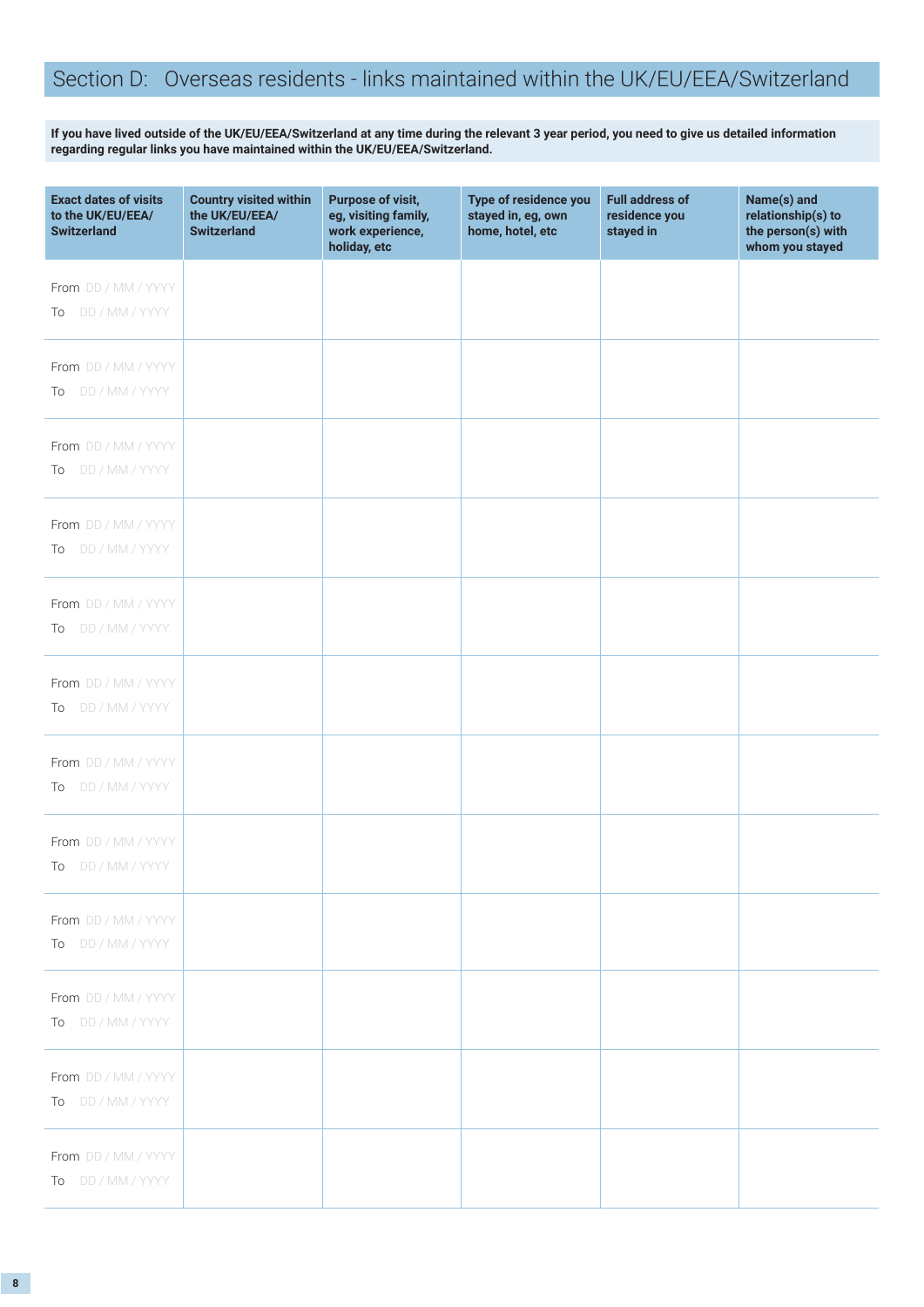# Section E: Refugee status in the UK

| Please attach certified copies of the following documents:<br>Tick $(\sqrt{)}$     |  |  |  |  |
|------------------------------------------------------------------------------------|--|--|--|--|
| $\cdot$ Q1 – a copy of your letter from the Home Office (if applicable)            |  |  |  |  |
| $\cdot$ Q3 – a copy of your letter from the Home Office (if applicable)            |  |  |  |  |
| $\cdot$ Q5 – a copy of your marriage/civil partnership certificate (if applicable) |  |  |  |  |

| You                                                                                                                         |                |                                                                    | Your spouse/civil partner                                                                                                   |                |                      |
|-----------------------------------------------------------------------------------------------------------------------------|----------------|--------------------------------------------------------------------|-----------------------------------------------------------------------------------------------------------------------------|----------------|----------------------|
| 1. Have you been granted refugee<br>status in the UK?                                                                       | Yes            | $N_{\Omega}$                                                       | 1. Have you been granted refugee<br>status in the UK?                                                                       | Yes            | $No \vdash$          |
| 2. Date refugee status was granted                                                                                          | DD / MM / YYYY |                                                                    | 2. Date refugee status was granted                                                                                          | DD / MM / YYYY |                      |
| 3. If your application for refugee<br>status has not been agreed, have<br>you been granted Humanitarian<br>Protection (HP)? | <b>Yes</b>     | No                                                                 | 3. If your application for refugee<br>status has not been agreed, have<br>you been granted Humanitarian<br>Protection (HP)? | Yes            | No<br>$\mathbb{R}^n$ |
| 4a. Have you remained in the UK<br>since your status was granted<br>(except for normal holidays)?                           | Yes $\Box$     | No                                                                 | 4a. Have you remained in the UK<br>since your status was granted<br>(except for normal holidays)?                           | Yes            | $No$ $\Box$          |
| 4b. If you answered 'no' to question 4a, please complete Section F                                                          |                | 4b. If you answered 'no' to question 4a, please complete Section F |                                                                                                                             |                |                      |
| 5. If married, please state date of<br>marriage/civil partnership                                                           | DD / MM / YYYY |                                                                    | 5. If married, please state date of<br>marriage/civil partnership                                                           | DD / MM / YYYY |                      |

| <b>Your mother</b>                                                                                                          |                |                                                                    | <b>Your father</b>                                                                                                          |                |       |  |
|-----------------------------------------------------------------------------------------------------------------------------|----------------|--------------------------------------------------------------------|-----------------------------------------------------------------------------------------------------------------------------|----------------|-------|--|
| 1. Have you been granted refugee<br>status in the UK?                                                                       | Yes            | $No$ $\Box$                                                        | 1. Have you been granted refugee<br>status in the UK?                                                                       | Yes            | $N_0$ |  |
| 2. Date refugee status was granted                                                                                          | DD / MM / YYYY |                                                                    | 2. Date refugee status was granted                                                                                          | DD / MM / YYYY |       |  |
| 3. If your application for refugee<br>status has not been agreed, have<br>you been granted Humanitarian<br>Protection (HP)? | Yes            | $No \Box$                                                          | 3. If your application for refugee<br>status has not been agreed, have<br>you been granted Humanitarian<br>Protection (HP)? | Yes            | $N_0$ |  |
| 4a. Have you remained in the UK<br>since your status was granted<br>(except for normal holidays)?                           | Yes            | N <sub>0</sub>                                                     | 4a. Have you remained in the UK<br>since your status was granted<br>(except for normal holidays)?                           | Yes            | $N_0$ |  |
| 4b. If you answered 'no' to question 4a, please complete Section F                                                          |                | 4b. If you answered 'no' to question 4a, please complete Section F |                                                                                                                             |                |       |  |
| 5. If married, please state date of<br>marriage/civil partnership                                                           | DD / MM / YYYY |                                                                    | 5. If married, please state date of<br>marriage/civil partnership                                                           | DD / MM / YYYY |       |  |